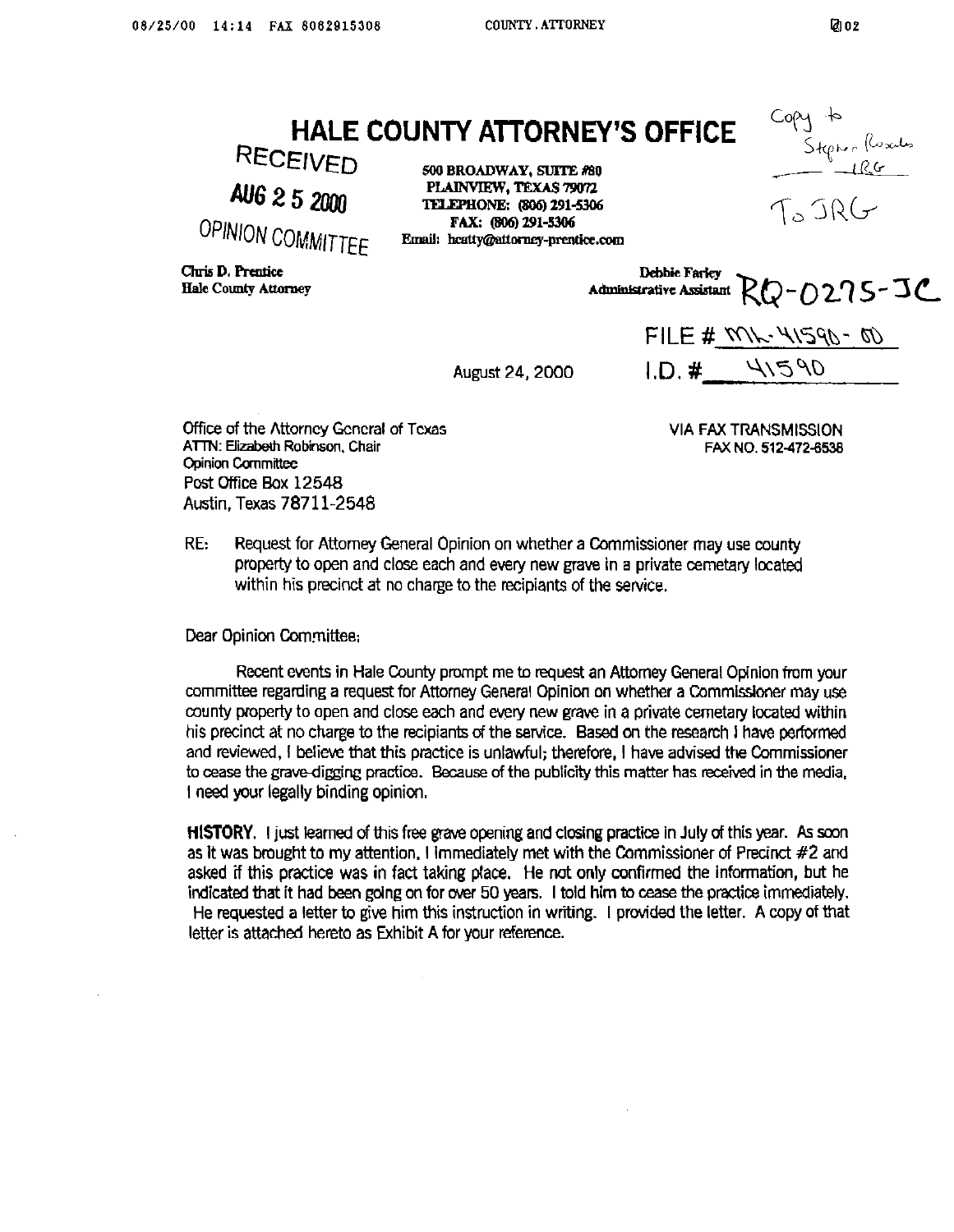- **0 Page2**
- **.**

**It appears that the property for the cometary was given for that purpose early in the century with the stipulation that people would not be charged for their plots. The Petersburg now charges \$40 for each plot and an annual maintenance fee of \$15 for each plot, as I understand it. The free grave digging started,** as **the story goes. when all graves were dug by hand, County employees** 



撒群人死 神經 非雌酮亚汞 - 高し Accepting from what I have been able to learn, a County employee, after receiving nuggers from the Commissioner. takes the County backhoe to the local cemetary, spends about Offinities of so opening a grave, and later returns after the funeral and takes about 30 mole milities of so to close the grave. This same process has been used for the opening and closing of all graves in this cemetary for many years.

**LEGAL RESEARCH PERFORMED, As I read Aticle III, 952 of the Texas Constitution, Subsection 'fal'seems to clearly prohibit a County fran expending public funds or other things of value for a private purpose. This would include using county equipment and employees for the opening and closing of graves in a private cemetary. In Attorney General Letter Opinion No. 89005. it states:** 

**"County funds may only be spent for public purposes, and a county must insure that it receives adequate consideration for its expenditures. Tex. Const. Art Ill, \$52; Attorney General Opinion JM-516 (1988)."** 

**In addition to this opinion, caselaw has addressed the use of county assets for private**  purposes. In Godley v. Duval County, et al, 361 S.W.2d 629, (Tex.Civ.App. - San Antonio 1962), **it states:** 

'The County Commissioners are not authorized to perrnit the use of county labor, materials **or equipment for other than public use. Ex pane Conger, Tex., 357 S.W.2d 740; Rowan 'v. Pickett. Tex.Civ.App., 237 S.W.2d 734."** 

**In another Attorney General Opinion. JM-1155, it was stated: "While individual**  commissioners have substantial influence over these matters, they do not have any authority to **bind the county for the most part." This same position is expounded upon in Attorney General Opinion No. 892. It is clear from opinions and caselaw that an individual commissioner has very limited authority separate and apart from the Commissioners Court as a whole.** 

**Additional research reveals that a County may have an obligation to "maintain" a cemetary under certain circumstances and conditions. The Texas Health & Safety code. 5713.028 authorizes "for purposes of historfcal preservation or public health, safety, or welfare. a**  mmmissioners **court may use public funds, county employees, and county equipment to maintain a cemetery that has a grave marker more than 50 years old. This section does not apply to a perpetual care cemetery (x a cemetery maintained by a religious or fraternal organization."**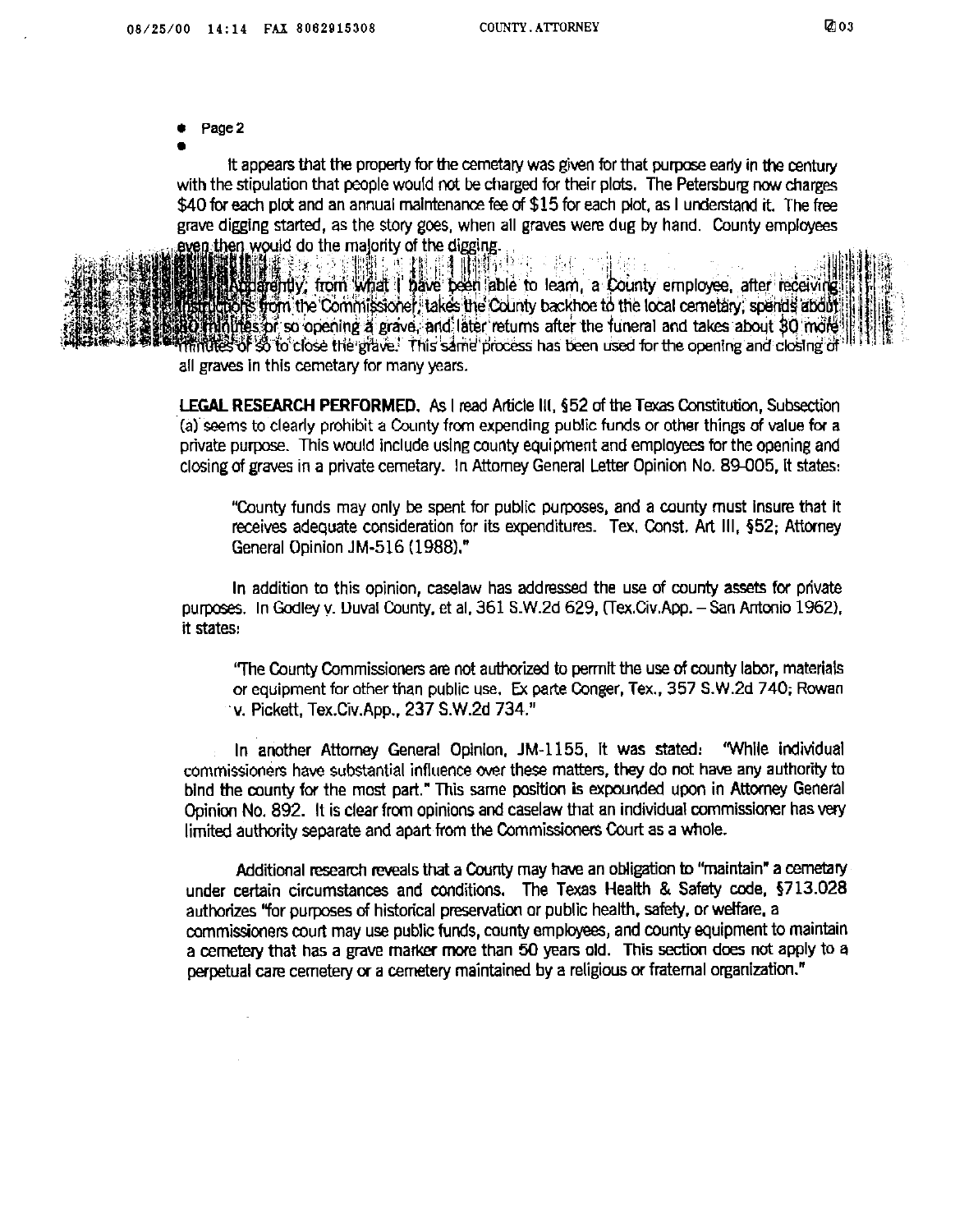**. Page3** 

**.** 

Of course, most any cemetary in Texas has at least one grave marker that is more than 50 **years old; therefore, the issue comes down to the meaning of maintain. The generally accepted definition of maintain is:** 

**"to keep in an existing state (as of repair, efficiency, or validity); preserve from failure or decline (one's health or machinery)" from Webster's New collegiate Dictionary, (1977)** 

**It would appear that 5713.028 would apply to cemetaries that have no other source of maintenance. In the Instant circumstance, each plot that is purchased has an initial \$40 fee and an annual \$15 maintenance fee. None of this money is paid to the Cwnty. Additionally, according to the best of my knowledge, the Commissioner's Court has never authorized this use of County labor and equipment; therefore, the grave digging was an authorized use of County labor and equipment.** 

It is understood that the Commissioner's Court could make a finding that the opening and dosing of graves in this cemetary or any other cemetary in the county serves as a legitimate use of **public funds or assets for a pnvate purpose. However, without such findings, these practices are forbidden under state law.** 

**Please respond to this request as soon as possible. This issue has drawn a great deal of attention from the local, state and national media. An expedited response would be greatly**  appreciated by this office and the Commissioner's Court.

Sincerek vours

CHRIS D. PRENTICE **HALE COUNTY ATTORNEY** 

**Enc: as indicated above** 

Cc: Honorable Bill Hollars, County Judge **Hale Commissioners**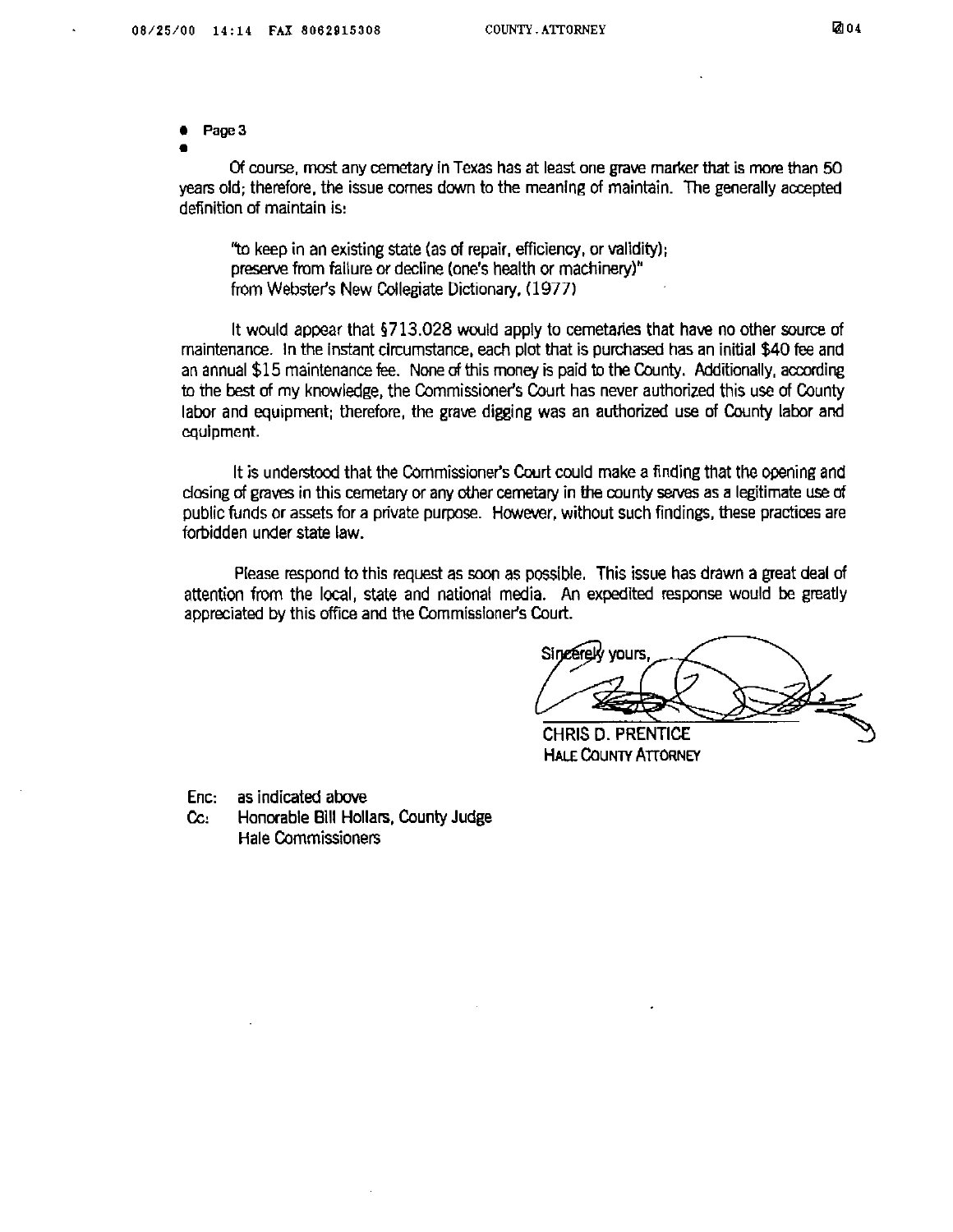## **HALE COUNTY ATTORNEY'S OFFICE**

500 BROADWAY, SUITE #80 PLAINVIEW, TEXAS 79072 TELEPHONE: (806) 291-5306 FAX: (806) 291-5306 Email: heatty@attorney-prentice.com

FILE # ML-41590-00  $1. D. 4 - 41597$ 

Chris D. Prentice Hale County Attorney **RECEIVER** 

**Administrative Assistant AUG 28 2000** 

**OPINION COMMI** 

**August 28,200O** 

**Office of the Attorney General of Texas ATTN: Elizabeth Robinson, Chair Committee Post Office Box 12548 Austin, Texas 7871 l-2548** 

**VIA FAX TRANSMISSION FAX NO. 512~72.6538** 

Debbie Farley

**RE:** Request for Attorney General Opinion on whether a Commissioner may use county **property to open and close each and every new grave in a private cernetary located within his precinct at nc charge to the recipiants of the service.** 

**Dear Opinion Committee:** 

**I was informed today that one item of inforrnatton in my Opinion Request of Friday, August**  25, 2000 was in error. That paragraph reads as follows:

**"It would appear that \$713.028 would apply to cemetaries that have no other source of maintenance. In the instant circumstance, each plot that is purchased has an initial \$40 fee and an annual \$15 maintenance fee. None of this money is paid to the County. Mditicnally, according**  to the best of my knowledge, the Commissioner's Court has never authorized this use of County **labor and equipment; therefore, the grave digging was an authorized use of County labor and equipment."** 

**I have been told that there Is no annual maintenance fee of \$15.00 or any other amOunt.**  All other information in my Request is accurate to the best of my knowledge.

Please respond to this request as soon as possible. This issue has drawn a great deal of **attention from the local, state and national media, An expedited response would be greatly**  appreciated by this office and the Commissioner's Court.